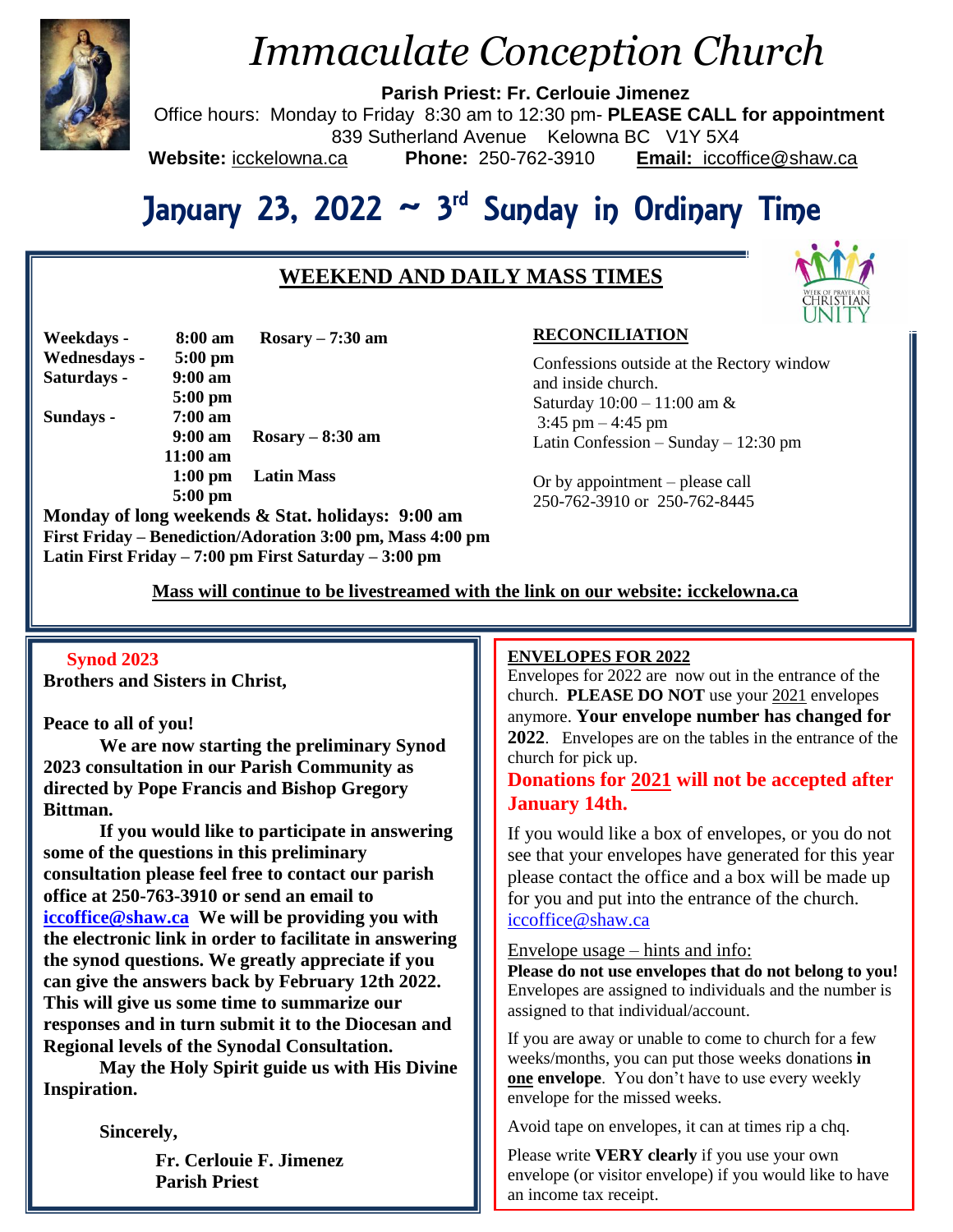## **The Week of Prayer for Christian Unity**

January  $18 - 25$ , 2022. Resources, including Biblical Reflections and Prayers, Order of Worship, etc., are available on the website of the PCPCU

[www.christianunity.va/content/unitacristiani/en.html](http://www.christianunity.va/content/unitacristiani/en.html) and then in the top menu bar click on Week of Prayer for Christian Unity.

*We saw the star in the East, and we came to worship him* (Mt 2:2)

## **Parish & Religious Ed Offices**

**PLEASE CALL OR EMAIL to make an appointment Parish Office: Maureen Marks** 

250-762-3910 ext. 0 or [iccoffice@shaw.ca](mailto:iccoffice@shaw.ca)

## **Religious Ed office**

David Ziebart [david@icckelowna.ca](mailto:david@icckelowna.ca)  250-762-3910 ext. 3 Leanne Hopegood [leanne@icckelowna.ca](mailto:leanne@icckelowna.ca) 250-762-3910 ext. 4

**Please continue to wear a mask in the church the entire time and sanitize your hands. Please use the washroom BEFORE you come for Mass. Take your conversations outside. Stay home if you are not feeling well. We will continue to live stream the Mass (& Rosary)– Daily at 8:00 am, and Saturday and Sunday at 9:00 am. (Rosary before Mass)**

> Stay safe, keep praying, never lose hope!!

## **REMEMBER TO PRAY FOR THE ILL:**

Ξ

İ

# **Gr. 8-12 Youth Group News**

# **The Chosen Series (Season 2)**

We were thrilled with the great small group discussions we had with The Chosen series this Fall, so we are happy to continue with season 2 in January and February! Join us Sunday evenings from Jan. 2- Mar. 6 from  $6:30 - 8:00$  pm. Video followed by small group discussions and prayer**. Please note: no session Jan. 30 and Feb. 20.**

# **Monthly Community Building Events**

Mark Sunday, Jan. 30 2:00 – 4:30 pm on your calendars for some outdoor winter fun, including a bon fire and making some snow! More details to follow!



For more information or to register for our youth group events, please contact [david@icckelowna.ca](mailto:david@icckelowna.ca) or [leanne@icckelowna.ca.](mailto:leanne@icckelowna.ca)

**Income Tax Receipts** will be out in February 2022. Donations for 2021 will **not** be accepted after January  $14^{\text{th}}$ , 2022.

Thank you.

Luisito and Crispin Clemente, Nancy Brisson. Pau Meyer, Ginoefa Diakow, Rick Lock, Cathie Lock, Mertis Filiatrault, Sister Barbara, Candace Gilmore-Stephensen, Anne Engel, Aisley Ducharme, Tony Lunelli, Catherine Fortunat, Michael M, Trudy Szulkies, Cherie Lynn Walsh, Suzanne Crowe, Alicia L, Rosa Maria Santos, Arthur Cobham, Marcus Cresswell, Ray Pauluk, Aggie Turner, Roger Jolicoeur, Desjardines families, Rachel Donegan, & Ernie Poitras.

\*\*If you have a loved one that you would like on the prayer list or if you know of someone who no longer needs to be on the list please contact Maureen at the Parish office - 762-3910 ext. 0, or email at iccoffice@shaw.ca

# **MASS INTENTIONS Repose – R. Intention – I.**

|                 |                    |                                         | Sat. | Jan. 29        | $9:00 \text{ am}$  | <b>I.</b> James Plaxton                         |
|-----------------|--------------------|-----------------------------------------|------|----------------|--------------------|-------------------------------------------------|
| Sat. Jan 22     | $9:00 \text{ am}$  | <b>R.</b> Marcus Novel                  |      |                |                    | 5:00 pm <b>R</b> . Patricia Mary Mostard        |
|                 | $5:00 \text{ pm}$  | <b>I.</b> Deschner family               | Sun. | Jan. 30        | $7:00 \text{ am}$  | <b>I.</b> Ethna Tutt                            |
| Sun. Jan $23$   | $7:00 \text{ am}$  | <b>I.</b> Maria Byland                  |      |                | $9:00 \text{ am}$  | Intention of Parishioners                       |
|                 | $9:00 \text{ am}$  | Intentions of Parishioners              |      |                | $11:00 \text{ am}$ | Intention of Parishioners                       |
|                 | $11:00 \text{ am}$ | Intentions of Parishioners              |      |                | $5:00 \text{ pm}$  | I. Eid & Ivette Elkhouri & family               |
|                 | $5:00 \text{ pm}$  | <b>I.</b> Phelan family                 |      |                |                    |                                                 |
|                 |                    |                                         |      | Mon. Jan. $31$ |                    | 8:00 am <b>R.</b> Margaret & Leo Zuccato        |
| Mon. Jan 24     | $8:00 \text{ am}$  | <b>I.</b> Douglas Rasmussen $\&$ family |      | Tues. Feb 1    |                    | 8:00 am <b>R</b> . Hans & Heldegaard Novelletto |
| Tues. Jan. 25   | $8:00 \text{ am}$  | <b>I.</b> Kathleen $&$ Lorraine Mayhew  |      | Wed. Feb. 2    | 8:00 am            | <b>R.</b> Anthony & Josephine Krizak            |
| Wed. Jan 26     | $8:00 \text{ am}$  | <b>I.</b> Dominic Plaxton               |      |                |                    | 5:00 pm <b>I.</b> Fr. Cerlouie Jimenez          |
|                 | $5:00 \text{ pm}$  | <b>I.</b> Ted & Gabrielle Matte         |      | Thurs. Feb. 3  | $8:00$ am          | <b>R.</b> Julie Wambeke                         |
| Thurs. Jan 27   | $8:00 \text{ am}$  | <b>R.</b> Dave Ward                     | Fri  | Feb. 4         |                    | 8:00 am I. Ann Maria & Matthew Bernacki         |
| Fri.<br>Jan. 28 | $8:00 \text{ am}$  | <b>I.</b> Grant $\&$ Theresa Fuergutz   |      |                | $3:00 \text{ pm}$  | Adoration/Benediction                           |
|                 |                    |                                         |      |                |                    | 4:00 pm $\,$ <b>R</b> . Chiarello family        |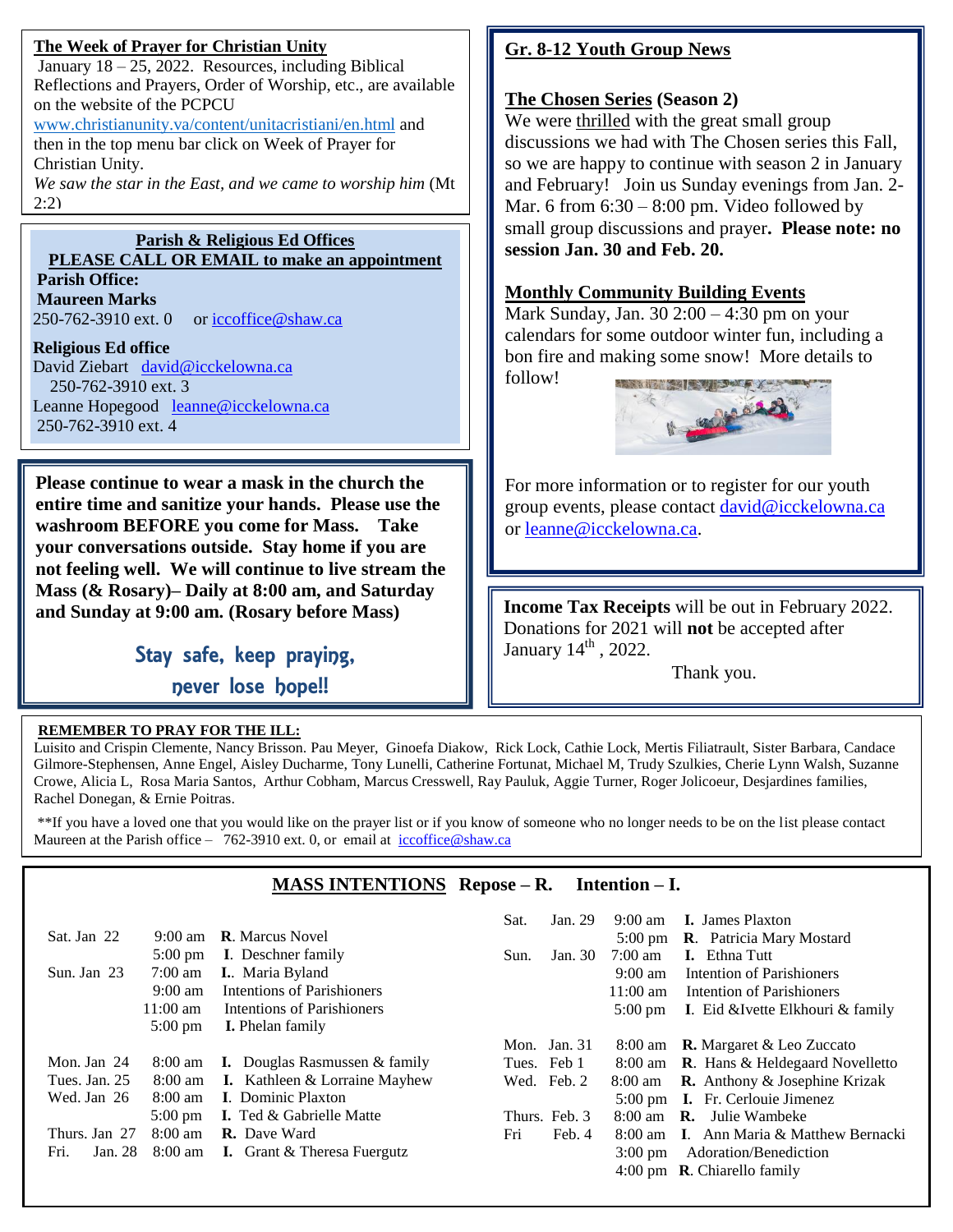## *St. Vincent de Paul*

This Christmas our society served 492 adults and 80 children. We provided 182 gifts. \$15,565 was spent in providing gift cards, 16 Cineplex and 64 Dollarama cards.



Throughout the year our society provided 5000 volunteer hours, serving 149 homes. 450 visits were made (not including Christmas visits). Our clients numbered 495 adults and 210 children. Over \$80,000 was distributed in groceries, gifts cards, gas vouchers etc.

As you can see, there is a huge need in our community. We are so very grateful to each and every one of you for your ongoing generosity. It always amazes us how God provides for his people. Thank you!

For those who are able to give financially, we are now able to accept e-transfer donations at icc.ssvp@gmail.com, or through our National website: ssvp.ca. Click donate and choose Immaculate Conception Kelowna.

Thank you for your generosity to those in need.

## **2022 CWL Annual Membership Fee** - **\$30.00**

Payments are accepted by cash or cheque (payable to Immaculate Conception CWL)

1. Drop payment in an envelope marked CWL into the collection basket at Mass.

Be sure to put your name, address and phone number in the envelope with the cash or cheque.

2. Drop payment off at the Parish Office or in the Secure Mailbox outside the parish office.

3. Mail via Canada Post to CW: c/o Immaculate Conception Church, 839 Sutherland Avenue, Kelowna BC V1Y 5X4

As a member in good standing your membership assists in giving CWL a voice & support to the National sisterhood of Catholic Women.

We promote awareness  $\&$  respond to political and social issues that affect all Canadians.

### **CWL NEWS:** The terms of your CWL executive are

finished as of the end of 2021. Your CWL is in need of ladies to take on an executive position. For further information please call Carolyn Elliott 250-300-5108.



#### **BAPTISM Please contact the Parish Office FIRST when enquiring about your child's baptism.**

 Parents and Godparents **must be** practicing Catholics and **registered parishioners** here at Immaculate Conception. **Please call or email the office at least 6 weeks prior to your requested date to ensure time for your preparation.**  250-762-3910 – Parish Office

Or email [iccoffice@shaw.ca](mailto:iccoffice@shaw.ca) 



### **St. Joseph's annual Ready, Set, Learn!**

Kindergarten Sneak Peek will take place Thursday, Feb. 3rd at 3:30 or 5:00 pm via Zoom. If you have a child entering Kindergarten next fall and would you like to know why St. Joseph Catholic School is a great choice for your family, please sign up for one of these information sessions. RSVP to sikoffice@cisnd.ca or 250-763-3371





# **Ozanam Recovery House**

 Are you looking for a way to re-engage with life, get out of yourself, meet people from a new context, broaden horizons that seem to be getting narrower? And do all this while opening up to the spiritual dimensions of service? Ozanam Recovery House is looking for new board members as we carry on the work of supporting men in recovery from substance abuse. We are creative, involved people from various backgrounds; we formulate strategic plans to enhance programs for the men and engage in promotion, fundraising and other activities to improve the lives of those struggle with addictions. Ozanam Recovery House offers a program of up to two years' livein support in a fully staffed facility, with access to trauma counselling, urban farming, life-skills funding, and especially, intensive, effective recovery experiences oriented to leading a good and wholesome life. Please consider joining your talents to this remarkable group. If you have been looking for a way to give back to our community - especially in these hard times, here is one! We meet, by Zoom these days, at  $7:00$  on the  $4<sup>th</sup>$  Thursday of the month. Give us a call at 250-762-HOPE (4673) or email: [hope1@recoverykelowna.ca.](mailto:hope1@recoverykelowna.ca) For your sake and for the sake of others.

Ozanam Recovery House is an 18-bed facility which operates under the guidance of its founders: the Society of St. Vincent de Paul of Central Okanagan. As such it shares in the ideals of the international Society which aims to

- See Christ in anyone who suffers
- Come together as a family
- Have personal contact with the poor
- Help in all possible ways.

**HELD**